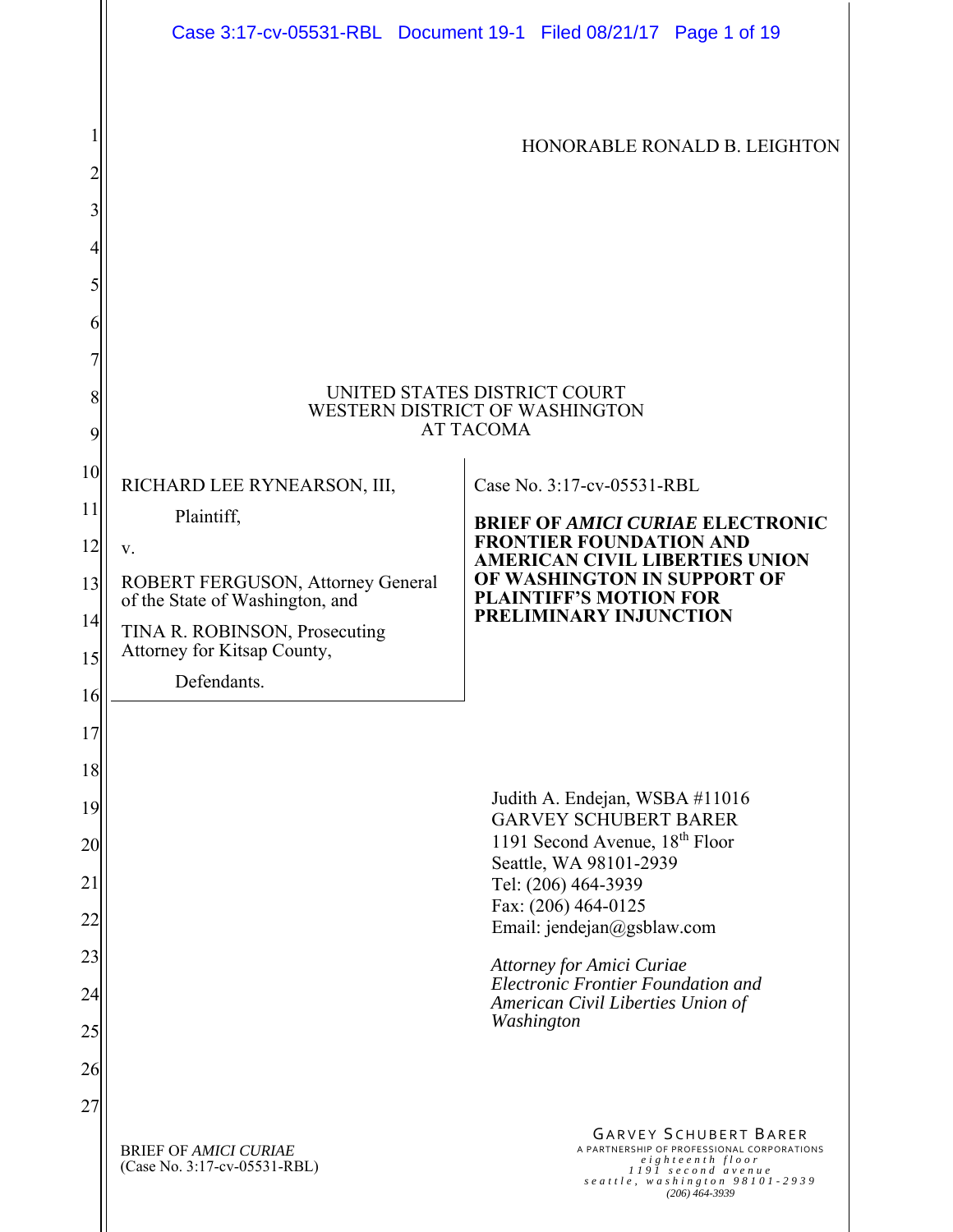## **DISCLOSURE OF CORPORATE AFFILIATIONS AND OTHER ENTITIES WITH A DIRECT FINANCIAL INTEREST IN LITIGATION**

Pursuant to Rule 26.1 of the Federal Rules of Appellate Procedure, *amici curiae* Electronic Frontier Foundation and American Civil Liberties Union of Washington state that they do not have a parent corporation and that no publicly held corporation owns 10% or more of the stock of *amici*.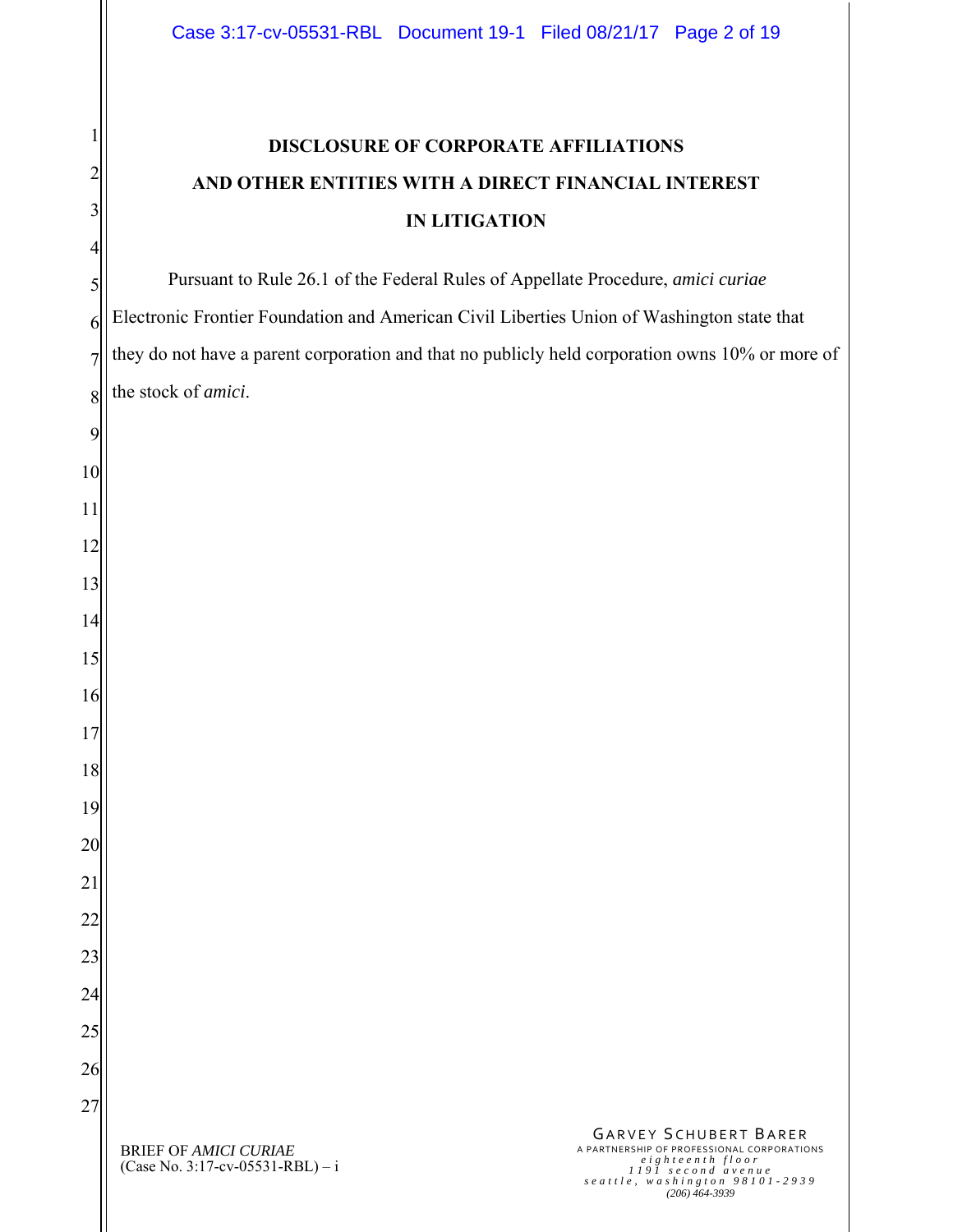|             |      |             | Case 3:17-cv-05531-RBL Document 19-1 Filed 08/21/17 Page 3 of 19                                                                                                                                                                                |
|-------------|------|-------------|-------------------------------------------------------------------------------------------------------------------------------------------------------------------------------------------------------------------------------------------------|
| 2           |      |             | <b>TABLE OF CONTENTS</b>                                                                                                                                                                                                                        |
| 3<br>4<br>5 |      |             | DISCLOSURE OF CORPORATE AFFILIATIONS AND OTHER ENTITIES WITH A                                                                                                                                                                                  |
| 6           |      |             |                                                                                                                                                                                                                                                 |
| 7           | I.   |             |                                                                                                                                                                                                                                                 |
| 8           | П.   |             |                                                                                                                                                                                                                                                 |
| 9           | III. |             |                                                                                                                                                                                                                                                 |
| 10          |      | A.          | The Statute's restraint on Internet speech violates the First Amendment.  2                                                                                                                                                                     |
| 11<br>12    |      |             | 1.<br>The First Amendment protects "making an electronic                                                                                                                                                                                        |
| 13          |      |             | The First Amendment protects online expression with intent to<br>2.                                                                                                                                                                             |
| 14<br>15    |      |             | 3.                                                                                                                                                                                                                                              |
| 16          |      |             | The statute criminalizes anonymous and repeated speech, which is<br>4.                                                                                                                                                                          |
| 17          |      |             | 5.<br>The statute is overbroad because it lacks any requirement of harm 8                                                                                                                                                                       |
| 18<br>19    |      | B.          | Portions Of The Statute Also Violate The Due Process Clause Because                                                                                                                                                                             |
| 20          |      |             | 1.                                                                                                                                                                                                                                              |
| 21          |      |             | The phrase "harass, intimidate, torment, or embarrass" is vague 10<br>2.                                                                                                                                                                        |
| 22          |      | $C_{\cdot}$ | Conduct criminalized by phone harassment statutes is qualitatively                                                                                                                                                                              |
| 23          | IV.  |             |                                                                                                                                                                                                                                                 |
| 24<br>25    |      |             |                                                                                                                                                                                                                                                 |
| 26          |      |             |                                                                                                                                                                                                                                                 |
| 27          |      |             |                                                                                                                                                                                                                                                 |
|             |      |             | <b>GARVEY SCHUBERT BARER</b><br>A PARTNERSHIP OF PROFESSIONAL CORPORATIONS<br><b>BRIEF OF AMICI CURIAE</b><br>eighteenth floor<br>(Case No. 3:17-cv-05531-RBL) - ii<br>1191 second avenue<br>seattle, washington 98101-2939<br>$(206)$ 464-3939 |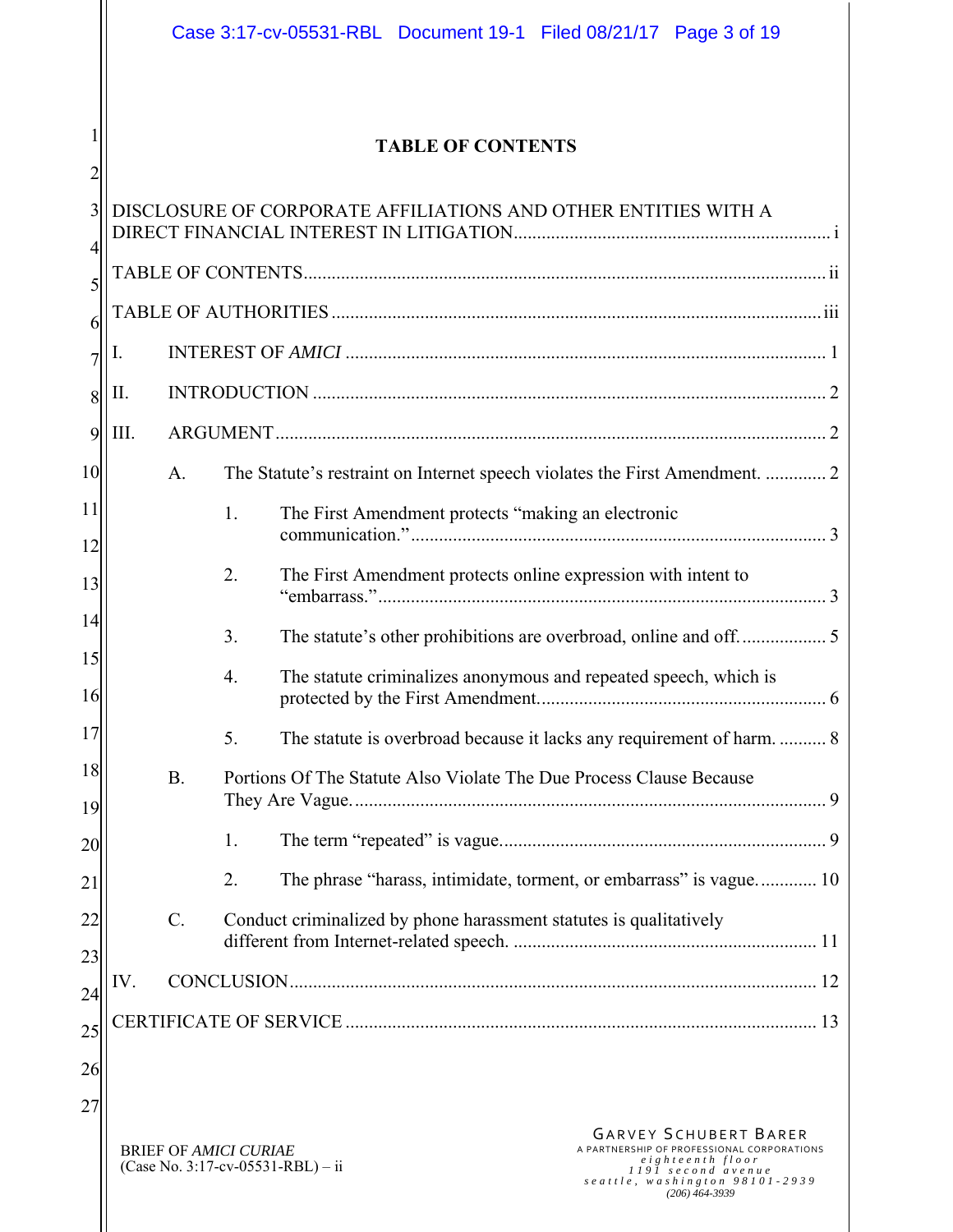|                 | Case 3:17-cv-05531-RBL Document 19-1 Filed 08/21/17 Page 4 of 19                                                                                                                                                                                 |
|-----------------|--------------------------------------------------------------------------------------------------------------------------------------------------------------------------------------------------------------------------------------------------|
|                 |                                                                                                                                                                                                                                                  |
| $\overline{2}$  | <b>TABLE OF AUTHORITIES</b><br>Cases                                                                                                                                                                                                             |
| 3               | Ashcroft v. ACLU,                                                                                                                                                                                                                                |
|                 |                                                                                                                                                                                                                                                  |
| 5               | Boos v. Barry,                                                                                                                                                                                                                                   |
| 6               | Buckley v. American Constitutional Law Found., Inc.,                                                                                                                                                                                             |
| 7<br>8          | City of Bellevue v. Lorang,                                                                                                                                                                                                                      |
| $\mathbf{Q}$    | City of Chicago v. Morales,                                                                                                                                                                                                                      |
| 10              | City of Seattle v. Huff,                                                                                                                                                                                                                         |
| 11              |                                                                                                                                                                                                                                                  |
| 12              | Coates v. City of Cincinnati,                                                                                                                                                                                                                    |
| 13<br>14        | Commonwealth v. Kwiatkowski,<br>9                                                                                                                                                                                                                |
| 15              | Doe v. 2TheMart.com Inc.,                                                                                                                                                                                                                        |
| 16<br>17        | Doe v. Cahill,                                                                                                                                                                                                                                   |
| 18              | Doe v. Marion County,                                                                                                                                                                                                                            |
| 19<br>20        | Elonis v. United States,                                                                                                                                                                                                                         |
| $\overline{21}$ | Frisby v. Schultz,                                                                                                                                                                                                                               |
| 22<br>23        | Hustler Magazine, Inc. v. Falwell,                                                                                                                                                                                                               |
| 24              | Hynes v. Borough of Oradell,                                                                                                                                                                                                                     |
| 25              | KKK v. City of Erie,                                                                                                                                                                                                                             |
| 26              |                                                                                                                                                                                                                                                  |
| 27              |                                                                                                                                                                                                                                                  |
|                 | <b>GARVEY SCHUBERT BARER</b><br>A PARTNERSHIP OF PROFESSIONAL CORPORATIONS<br><b>BRIEF OF AMICI CURIAE</b><br>eighteenth floor<br>(Case No. 3:17-cv-05531-RBL) – iii<br>1191 second avenue<br>seattle, washington 98101-2939<br>$(206)$ 464-3939 |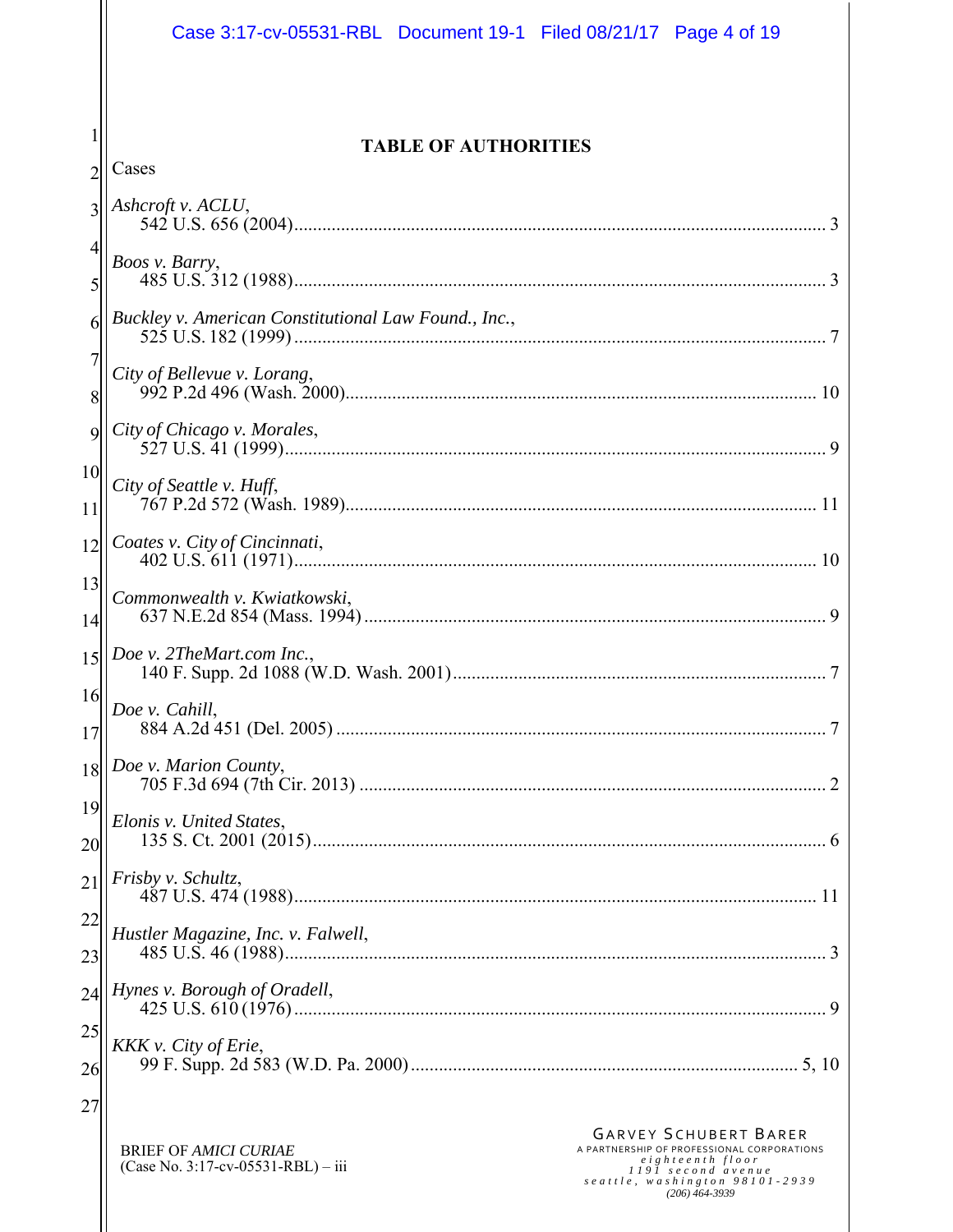| Case 3:17-cv-05531-RBL Document 19-1 Filed 08/21/17 Page 5 of 19                                                                                                                                                                                             |
|--------------------------------------------------------------------------------------------------------------------------------------------------------------------------------------------------------------------------------------------------------------|
| Kolender v. Lawson,                                                                                                                                                                                                                                          |
| McIntyre v. Ohio Elections Comm'n,                                                                                                                                                                                                                           |
| NAACP v. Claiborne Hardware Co.,                                                                                                                                                                                                                             |
| New York Times v. Sullivan,                                                                                                                                                                                                                                  |
| Packingham v. North Carolina,                                                                                                                                                                                                                                |
| People v. Marquan M.,                                                                                                                                                                                                                                        |
| Reno v. ACLU,                                                                                                                                                                                                                                                |
| Sable Commc'ns v. FCC,                                                                                                                                                                                                                                       |
| State v. Alexander,                                                                                                                                                                                                                                          |
| State v. Alphonse,<br>11                                                                                                                                                                                                                                     |
| $16$   State v. Bishop,                                                                                                                                                                                                                                      |
| State v. Brobst,                                                                                                                                                                                                                                             |
| State v. Bryan,                                                                                                                                                                                                                                              |
| State v. Dyson,                                                                                                                                                                                                                                              |
| Survivors Network of Those Abused by Priests, Inc. v. Joyce,                                                                                                                                                                                                 |
| Talley v. California,                                                                                                                                                                                                                                        |
| Terminiello v. City of Chicago,                                                                                                                                                                                                                              |
| United States v. Alvarez,                                                                                                                                                                                                                                    |
| <b>GARVEY SCHUBERT BARER</b><br>A PARTNERSHIP OF PROFESSIONAL CORPORATIONS<br><b>BRIEF OF AMICI CURIAE</b><br>eighteenth floor<br>(Case No. 3:17-cv-05531-RBL) – iv<br>1191 second avenue<br>${seattle}$ , ${washington}$ $98101 - 2939$<br>$(206)$ 464-3939 |
|                                                                                                                                                                                                                                                              |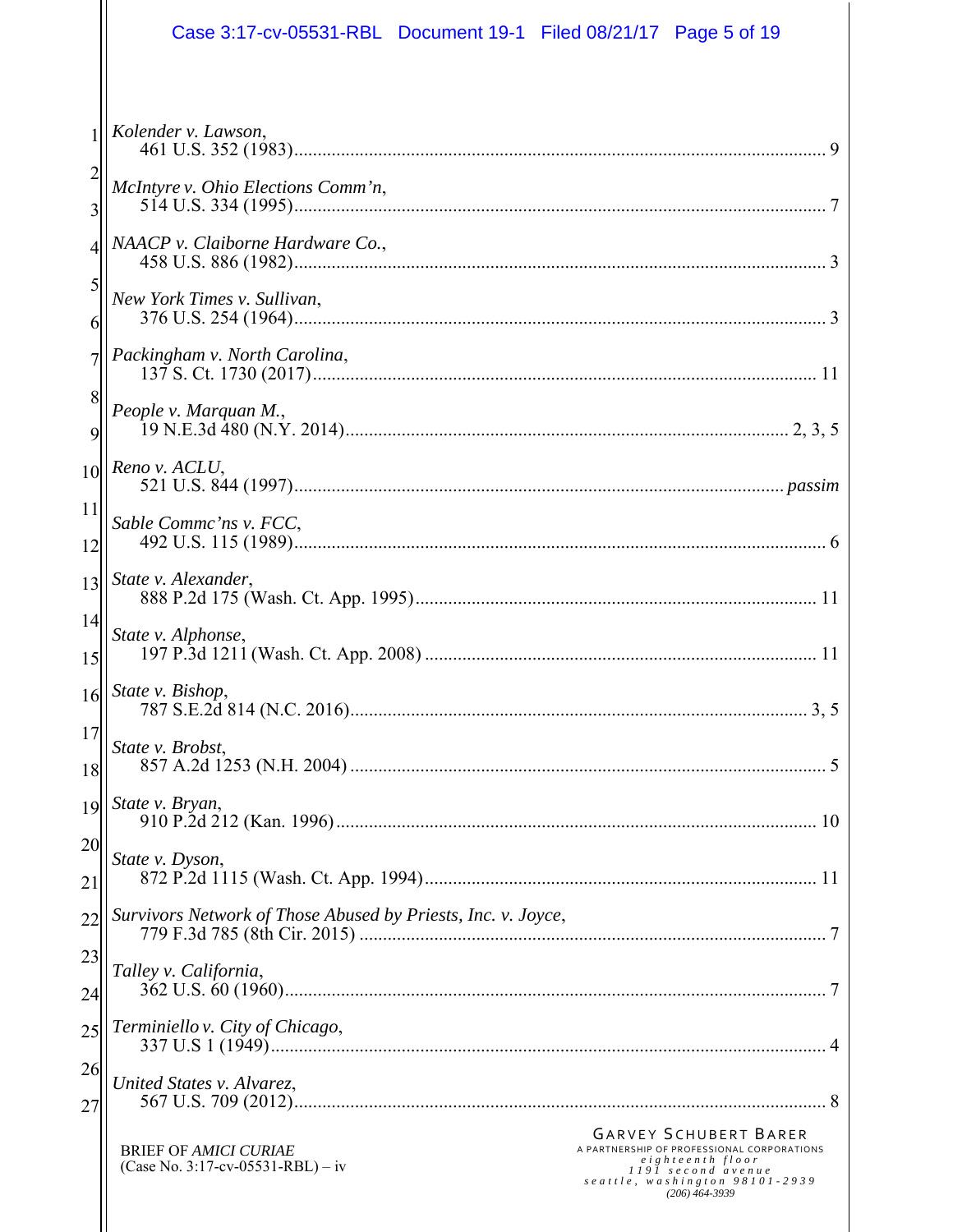|                     | Case 3:17-cv-05531-RBL Document 19-1 Filed 08/21/17 Page 6 of 19                                                                                                                                                                               |
|---------------------|------------------------------------------------------------------------------------------------------------------------------------------------------------------------------------------------------------------------------------------------|
|                     |                                                                                                                                                                                                                                                |
| 1                   | United States v. Popa,                                                                                                                                                                                                                         |
| $\overline{c}$<br>3 | United States v. Stevens,<br>$\mathcal{D}_{\mathcal{L}}$                                                                                                                                                                                       |
| $\overline{4}$      | Virginia v. Black,                                                                                                                                                                                                                             |
| 5<br>6              | Watts v. United States,                                                                                                                                                                                                                        |
| $\overline{7}$      | <b>Constitutional Provisions</b>                                                                                                                                                                                                               |
| 8                   |                                                                                                                                                                                                                                                |
| 9                   |                                                                                                                                                                                                                                                |
| 10                  | <b>Statutes</b>                                                                                                                                                                                                                                |
| 11                  |                                                                                                                                                                                                                                                |
| 12                  |                                                                                                                                                                                                                                                |
| 13                  |                                                                                                                                                                                                                                                |
| 14                  |                                                                                                                                                                                                                                                |
| 15                  |                                                                                                                                                                                                                                                |
| 16                  |                                                                                                                                                                                                                                                |
| 17                  |                                                                                                                                                                                                                                                |
| 18                  |                                                                                                                                                                                                                                                |
| 19                  |                                                                                                                                                                                                                                                |
| 20                  |                                                                                                                                                                                                                                                |
| 21                  |                                                                                                                                                                                                                                                |
| 22                  |                                                                                                                                                                                                                                                |
| 23                  |                                                                                                                                                                                                                                                |
| 24                  |                                                                                                                                                                                                                                                |
| 25                  |                                                                                                                                                                                                                                                |
| 26                  |                                                                                                                                                                                                                                                |
| 27                  |                                                                                                                                                                                                                                                |
|                     | <b>GARVEY SCHUBERT BARER</b><br>A PARTNERSHIP OF PROFESSIONAL CORPORATIONS<br><b>BRIEF OF AMICI CURIAE</b><br>eighteenth floor<br>(Case No. 3:17-cv-05531-RBL) – v<br>1191 second avenue<br>seattle, washington 98101-2939<br>$(206)$ 464-3939 |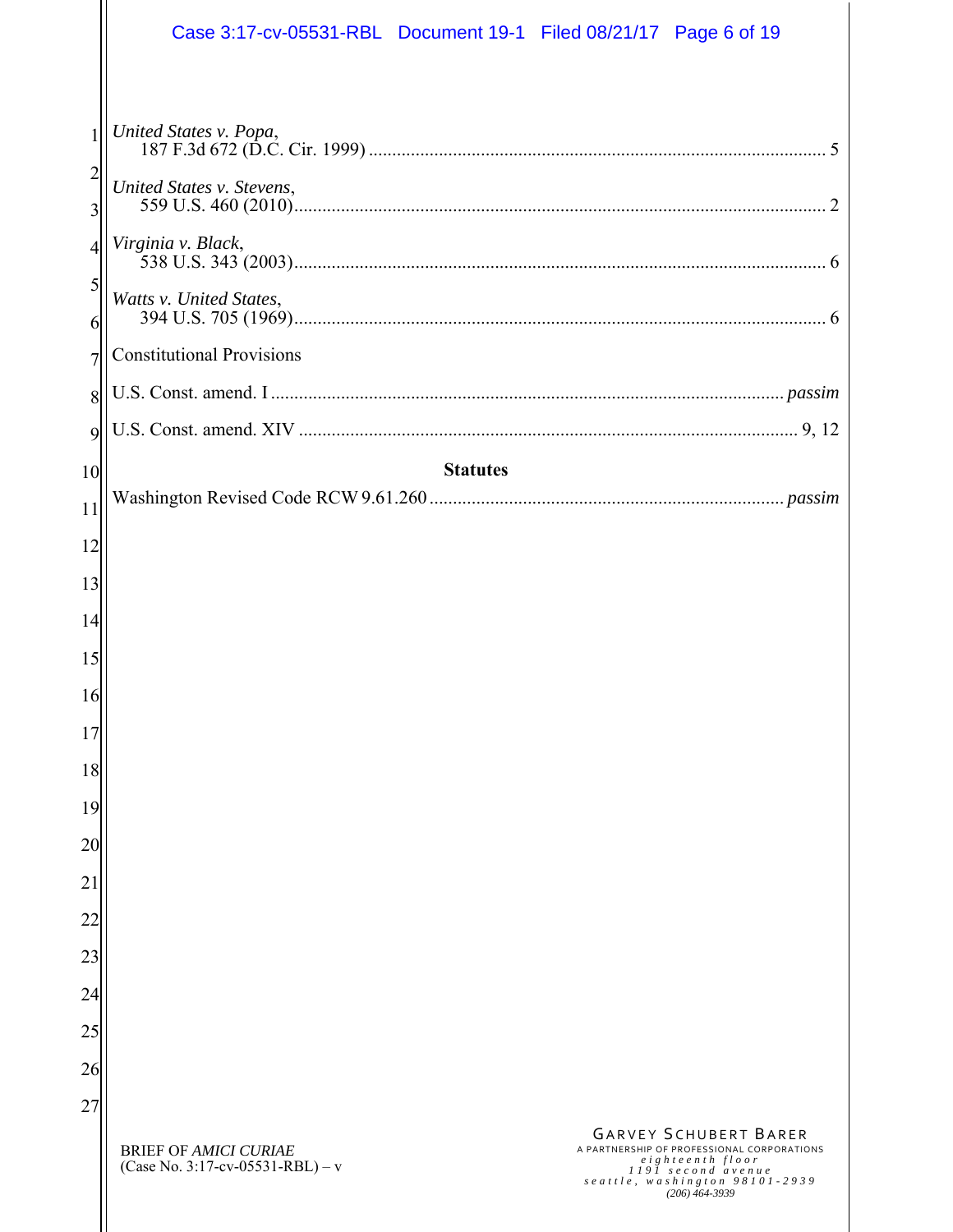| 2 |  |
|---|--|

#### **I. INTEREST OF** *AMICI*<sup>1</sup>

3 4 5 6 7 8 9 10 11 12 13 14 15 16 17 18 19 20 21 22 23 24 25 26 27 The **Electronic Frontier Foundation** ("EFF") is a San Francisco-based, non-profit, member-supported digital rights organization. Focusing on the intersection of civil liberties and technology, EFF actively encourages industry, government, and the courts to support free expression, privacy, and openness in the information society. Founded in 1990, EFF has over 38,000 dues-paying members nationwide. EFF publishes a comprehensive archive of digital civil liberties information at www.eff.org. EFF serves as counsel or amicus curiae in many cases addressing free speech online. *See e.g., City of Vancouver v. Edwards*, No. 18998V (Clark County Superior Court 2012); *Backpage.com v. McKenna*, 2:12-cv-00954-RSM (W.D. Wa. 2012); *United States v. Cassidy*, 814 F. Supp. 2d 574, 585-86 (D. Md. 2011); *Savage v. Council of American-Islamic Relations, Inc.*, No. 07-cv-06076-SI (N.D. Cal. 2007). **American Civil Liberties Union of Washington** ("ACLU-WA") is a statewide, nonpartisan, nonprofit organization, with over 75,000 members and supporters, that is dedicated to the preservation of civil liberties including the right to free speech. The ACLU-WA strongly opposes laws and government action that infringe on the free exchange of ideas or that unconstitutionally restrict protected expression. It has advocated for free speech and the First Amendment directly, and as amicus curiae, at all levels of the state and federal court systems. *See, e.g., Berger v. City of Seattle*, 569 F.3d 1029, 1034 (9th Cir. 2009).  $\overline{a}$ <sup>1</sup> No party or party's counsel participated in the writing of the brief in whole or in part. No party, party's counsel or other person contributed money to fund the preparation or submission of the brief.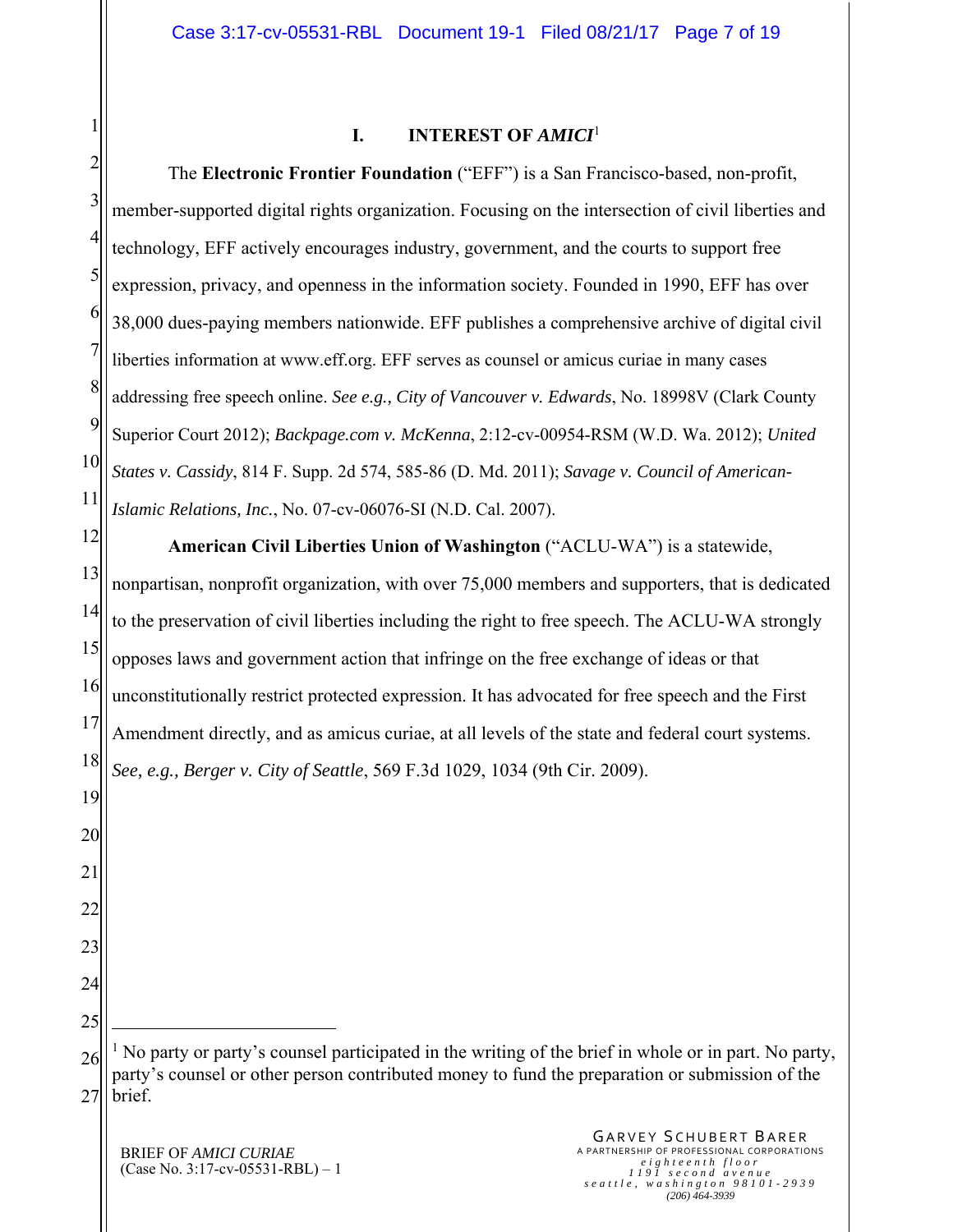# 1 2 3 4 5 6 7 8 9 10

12

13

14

#### **II. INTRODUCTION**

Amici curiae EFF and ACLU-WA support Plaintiff's motion for a preliminary injunction to enjoin enforcement of RCW 9.61.260(1)(b) because the First Amendment clearly, and fully applies to protect the Internet speech and other electronic communications impacted by this cyberstalking statute.

Plaintiff properly attacks subsection (1)(b) of RCW 9.61.260, as unconstitutionally vague and overbroad, lacking the precision the First Amendment requires when government regulates speech on the Internet. *Reno v. ACLU*, 521 U.S. 844, 874 (1997).

11 RCW 9.61.260(1)(b) criminalizes everyday uses of electronic communications such as a parents' posting of embarrassing photographs of their children on Facebook, or tweeted photos of ugly shirts and bad haircuts by a classmate before a 25-year class re-union.

Plaintiff is correct. Subsection (1)(b) of the cyberstalking statute is unconstitutional.

#### **III. ARGUMENT**

#### **A. The Statute's restraint on Internet speech violates the First Amendment.**

15 16 17 18 19 20 21 22 23 Under the overbreadth doctrine, a statute violates the First Amendment on its face when "a substantial number of its applications are unconstitutional, judged in relation to the statute's plainly legitimate sweep." *United States v. Stevens*, 559 U.S. 460, 473 (2010). The First Amendment's facial overbreadth doctrine applies fully to Internet speech and other electronic communications. *See, e.g., id.* (striking down a ban on creating and disseminating video depictions of animal cruelty); *Reno*, 521 U.S. 844 (striking down a ban on indecency on the Internet); *Doe v. Marion County*, 705 F.3d 694 (7th Cir. 2013) (striking down a ban on Internet social media use by registered sex offenders); *People v. Marquan M.*, 19 N.E.3d 480 (N.Y. 2014) (striking down a ban on harassment on the Internet).

24 25 Here, a substantial amount of constitutionally protected speech is swept up in the statute's facially overbroad prohibitions.

26 27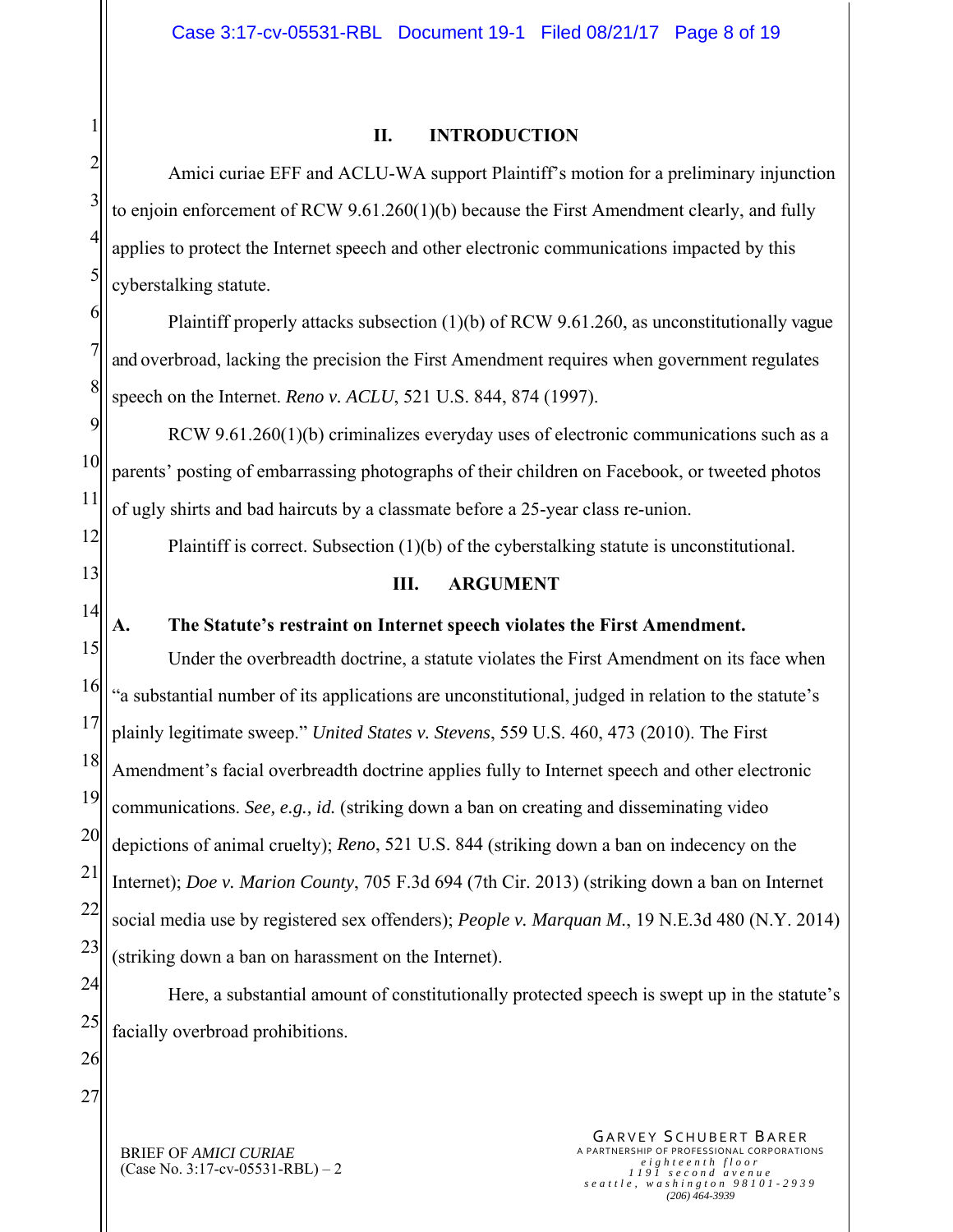#### *1. The First Amendment protects "making an electronic communication."*

2 3 4 5 6 7 8 9 The Washington cyberstalking statute is subject to First Amendment scrutiny because the core activity that it restrains is "mak[ing] an electronic communication" to a targeted person or any "third party." RCW 9.61.260(1). "Electronic communication" is broadly defined to cover any digital transmission of information, including "internet-based communications." RCW 9.61.260(5). Thus, the statute applies to any conceivable form of modern electronic communications, including websites, blogs, social media, emails, instant messages, etc. Also, it applies both to one-on-one communications (such as email), communications to a closed list of people (such as Facebook), and communications available to everyone (such as a website).

10 11 12 13 It is well-settled that restraints on Internet speech may violate the First Amendment. *See, e.g., Ashcroft v. ACLU*, 542 U.S. 656 (2004) (preliminarily enjoining the Child Online Protection Act); *State v. Bishop*, 787 S.E.2d 814 (N.C. 2016) (striking down a North Carolina cyberbullying statute). *See also, e.g., Reno*, 521 U.S. 844; *Doe*, 705 F.3d 694; *Marquan M.*, 19 N.E.3d 480.

14

1

*2. The First Amendment protects online expression with intent to "embarrass."* 

15 16 17 18 19 20 21 22 23 24 25 26 27 The core activity restrained by the Washington cyberstalking statute—making an electronic communication—enjoys the fullest First Amendment protection, even if such a communication is sent with "intent to . . . embarrass any other person." RCW 9.61.260(1). A speaker's intent to embarrass someone else does not diminish the First Amendment's protection of electronic communication. Indeed, the First Amendment protects the right to express messages that are intended to cause embarrassment, insult, and outrage. *See, e.g., Boos v. Barry*, 485 U.S. 312, 322 (1988) ("[I]n public debate our own citizens must tolerate insulting, and even outrageous, speech in order to provide adequate breathing space to the freedoms protected by the First Amendment."); *Hustler Magazine, Inc. v. Falwell*, 485 U.S. 46, 55 (1988) (emphasizing the Court's "longstanding refusal to allow damages to be awarded because the speech in question may have an adverse emotional impact"); *NAACP v. Claiborne Hardware Co.*, 458 U.S. 886, 910 (1982) ("Speech does not lose its protected character . . . simply because it may embarrass others or coerce them into action."); *New York Times v. Sullivan*, 376 U.S. 254, 270 (1964) ("[D]ebate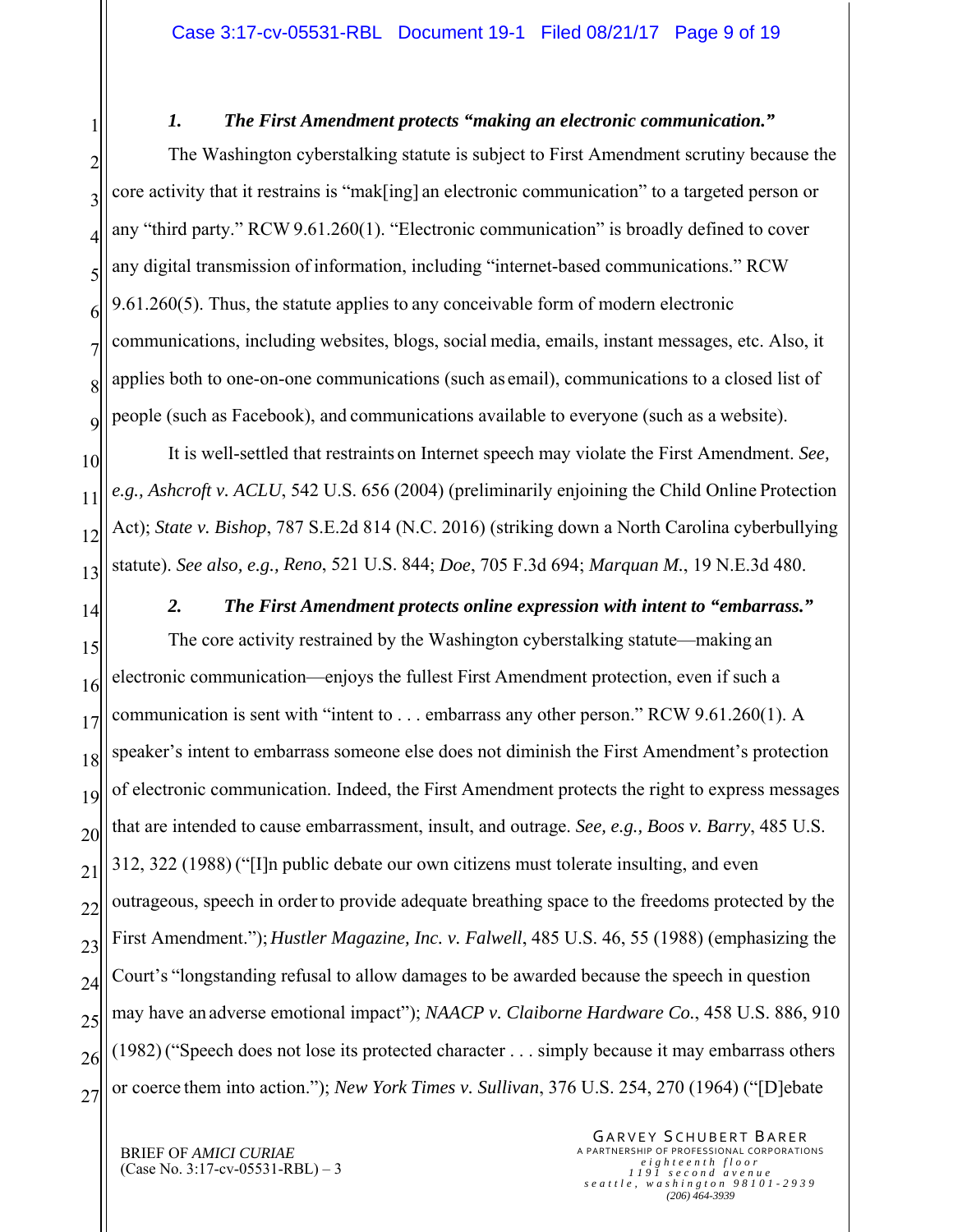1 2 3 4 5 on public issues should be uninhibited, robust, and wide-open, and it may well include vehement, caustic, and sometimes unpleasantly sharp attacks on government and public officials"). The First Amendment "may indeed best serve its high purpose when it induces a condition of unrest, creates dissatisfaction with conditions as they are, or even stirs people to anger." *Terminiello v. City of Chicago*, 337 U.S 1, 4 (1949).

6 7 8 9 10 11 12 Nothing in First Amendment case law distinguishes First Amendment protection on the basis of the mode of communication, i.e., online. Such protection exists to cover the nature of the communication. Hence, the First Amendment should protect online speech intended to cause "embarrassment" to the same extent as embarrassing speech distributed via broadcast or the press, particularly because embarrassment caused by online speech has been become quite common. Examples of online or electronic speech that the statute criminalizes blatantly illustrate why it violates the First Amendment because it is facially overbroad:

- A newspaper website editorial argues that an elected public official should be removed from office because of drunken behavior at a Little League game.
- 15 16 17 A government reform activist publishes on YouTube a video recording of a government employee stuffing her purse with office pens, and texts the message to her boss, to embarrass the wrongdoer and the boss, and thus encourage reform.
	- A losing election challenger posts on his website a list of the incumbent's past domestic violence arrests.

 A mother posts on Facebook embarrassing anecdotes and photos each year about her children, including stories the children might not want shared to commemorate the children's birthdays.

- A college friend publishes embarrassing photos of his former classmates—the out-ofstyle hair and clothing!
- A fellow law partner embarrasses a colleague by posting an excessively laudatory message on the firm's web-site about a big "win."

Clearly, the "embarrass" provision of the statute sweeps too broadly, encompassing

BRIEF OF *AMICI CURIAE* (Case No. 3:17-cv-05531-RBL) – 4

13

14

18

19

20

21

22

23

24

25

26

27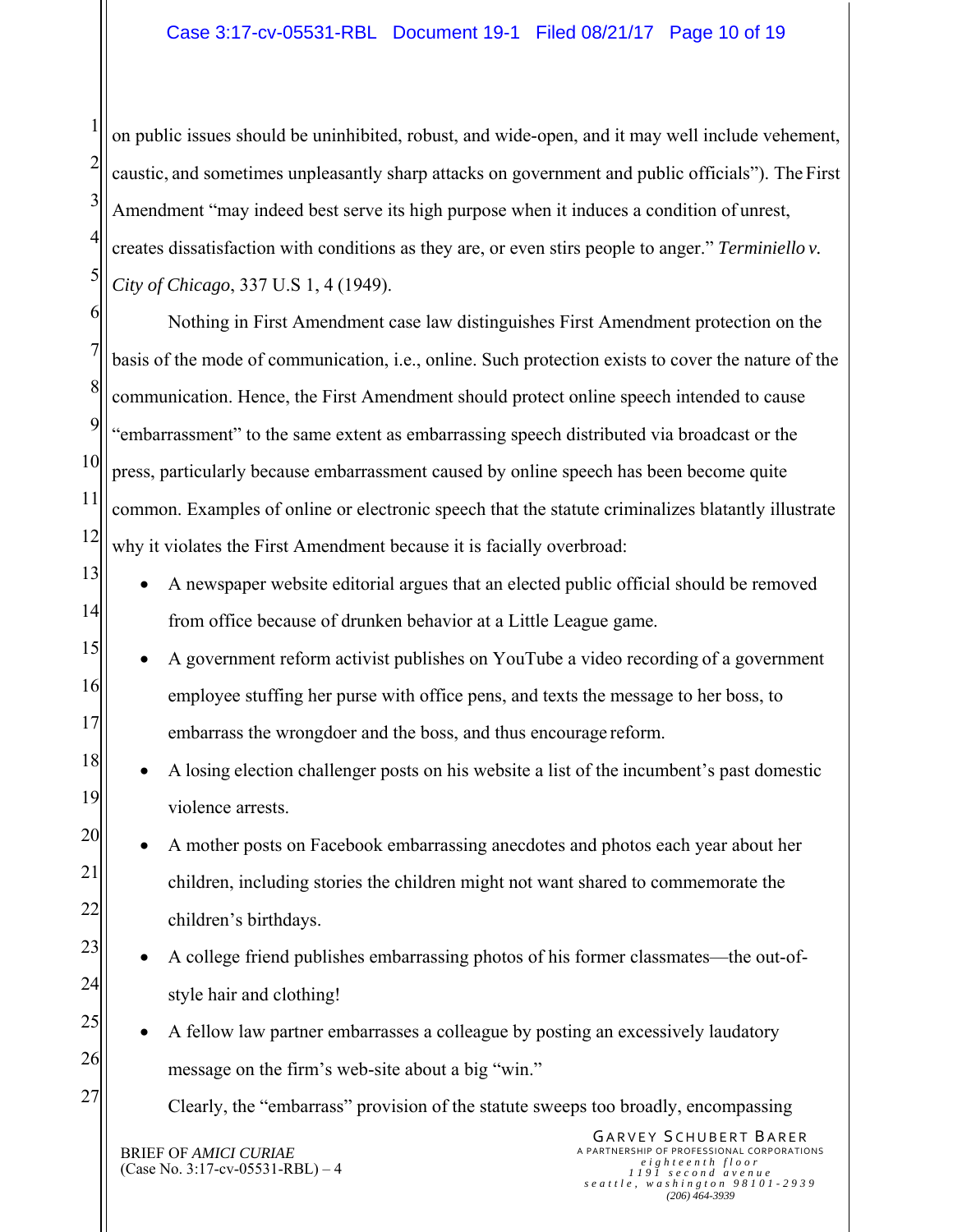protected speech within its net and this provision should be stricken. *Reno*, 521 U.S. 844

#### *3. The statute's other prohibitions are overbroad, online and off.*

3 The statute also bans Internet communications sent with intent to "harass, intimidate, [or] torment" someone else. RCW 9.61.260(1). This speech restraint, also facially overbroad, violates the First Amendment.

6 7 8 9 10 11 Courts have struck down online harassment statutes with similar words as facially unconstitutional. *Bishop*, 787 S.E.2d at 821 (striking down a ban on posting a minor's private sexual information on the Internet with intent "to intimidate or torment"); *People v. Marquan M.*, 19 N.E.3d 480 (N.Y. 2014) (striking down a ban on digital posts with "intent to harass, annoy, threaten, abuse, taunt, intimidate, torment, humiliate, or otherwise inflict significant emotional harm on another person").

12 13 14 15 16 17 Likewise, phone harassment statutes that contain similar words have been stricken as facially overbroad. *State v. Brobst*, 857 A.2d 1253 (N.H. 2004) (striking down a ban on phone calls with intent to "annoy or alarm"). S*ee also United States v. Popa*, 187 F.3d 672, 678 (D.C. Cir. 1999) (holding that a ban on anonymous phone calls with intent to "annoy, abuse, threaten, or harass" was unconstitutional as applied to a person who repeatedly called a government officer to complain about the government).

18 19 20 21 Speech bans containing language similar to that in RCW 9.61.260(1)(b) simply do not pass constitutional muster in any circumstance. For instance in *KKK v. City of Erie*, 99 F. Supp. 2d 583, 591-92 (W.D. Pa. 2000), the court struck down as facially overbroad a ban on wearing a mask with intent "to intimidate, threaten, abuse or harass." The court reasoned that there were too many ways to apply this ban to constitutionally protected messages:

27

1

2

4

5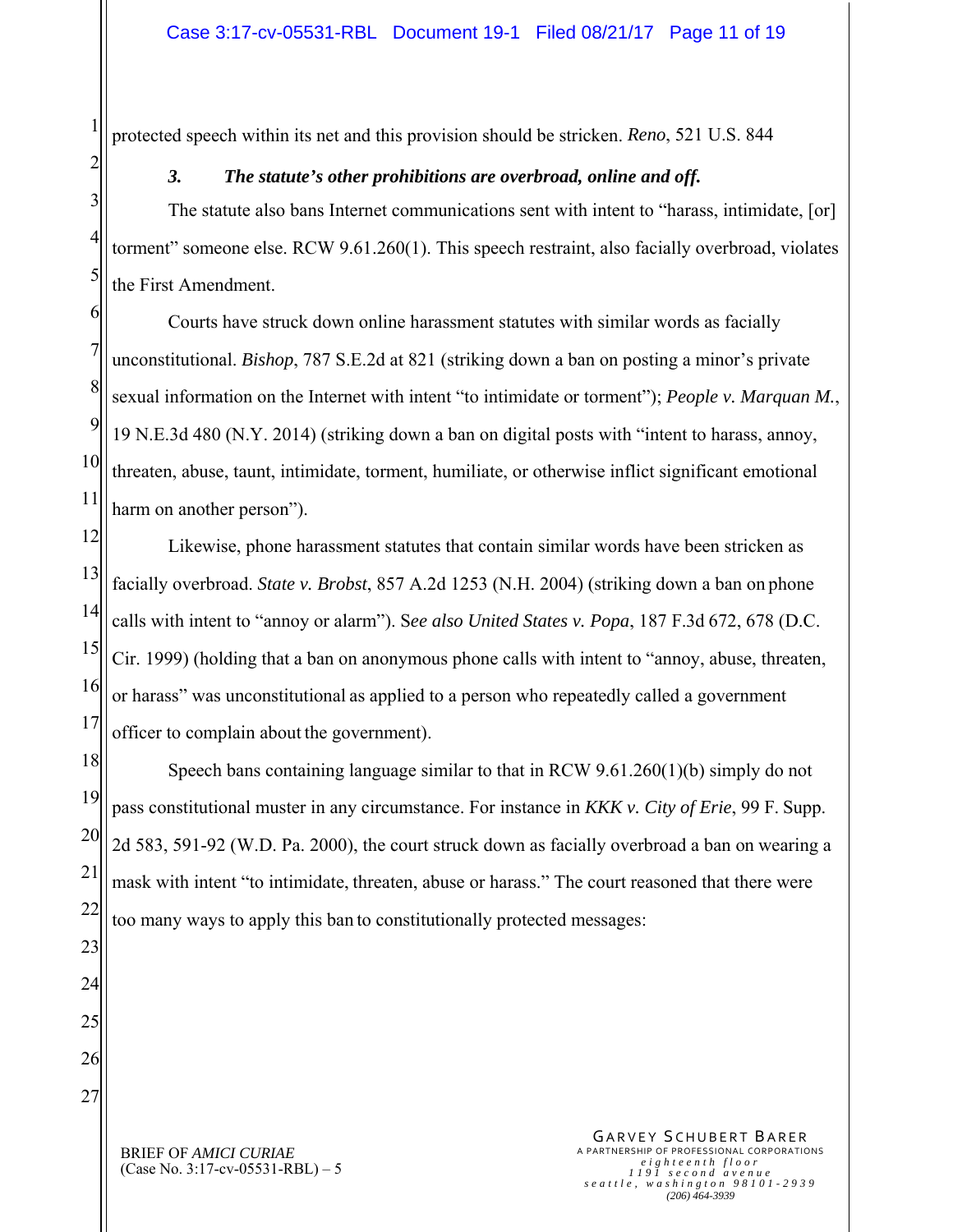A statement, for example, that the white race is supreme and will rise again to dominate all other races may seem intimidating, or even threatening, particularly when advocated by a large group of demonstrators showing solidarity. Advocacy for a return to segregation may likewise be intimidating, particularly if accompanied by rough language. A diatribe against a local official who is an ethnic minority, or a homosexual, may be considered "abuse."

4 5

6

7

8

9

10

1

2

3

*Id.* 

#### *4. The statute criminalizes anonymous and repeated speech, which is protected by the First Amendment.*

The statute bans Internet communications, with the requisite state-of-mind, if they are sent "anonymously or repeatedly." RCW 9.61.260(1)(b). But the First Amendment protects anonymous and repeated communications.*<sup>2</sup>*

Online communications protected by the First Amendment are no less protected when

11 posted anonymously. The statute makes it a crime to make a single electronic communication, if

12 one does so "anonymously," and with intent to embarrass (or harass, intimidate, or torment)

13 another person. RCW 9.61.260(1)(b).

14 Anonymous speech*<sup>3</sup>* through electronic communications is common across the Internet

15 and it allows for valuable, protected discussions to occur. Internet anonymity is critical for

- 16
- 17 18 19 20  $\overline{a}$ <sup>2</sup> Plaintiff does not at this time challenge the statute's ban on "lewd, lascivious, indecent, or obscene" words or images. RCW 9.61.260(1)(a). However, *amici* note that the First Amendment protects all but "obscene" communication. *Sable Commc'ns v. FCC*, 492 U.S. 115, 126 (1989). Thus, the prohibition involving "lewd, lascivious, [or] indecent" communication in the statute may also be constitutionally defective. The statute's ban on threats, RCW 9.61.260(1)(c), would
- 21 violate the First Amendment as applied to speech that is not a "true threat." At a minimum, the speaker of an unprotected true threat must have a subjective intent "to communicate a serious
- 22 expression of an intent to commit an act of unlawful violence to a particular individual or group

<sup>23</sup> of individuals." *Virginia v. Black*, 538 U.S. 343, 359 (2003). *See also Elonis v. United States*, 135 S. Ct. 2001, 2012 (2015) (interpreting a federal threat statute to require a subjective "purpose of issuing a threat" or "knowledge that the communication will be viewed as a threat"). *See, e.g.*,

<sup>24</sup> *Watts v. United States*, 394 U.S. 705 (1969) (protecting the statement, at a protest, that "if they ever make me carry a rifle the first man I want to get in my sights is L.B.J.").

<sup>25</sup> 26 <sup>3</sup> Anonymity can be created through use of pseudonyms. Myriad communication platforms, like Twitter, Tumblr, and Reddit, invite speakers to use pseudonyms to participate in public forums

<sup>27</sup> and private conversations. Email and messaging providers also typically allow speakers to create accounts and send electronic communications using pseudonyms.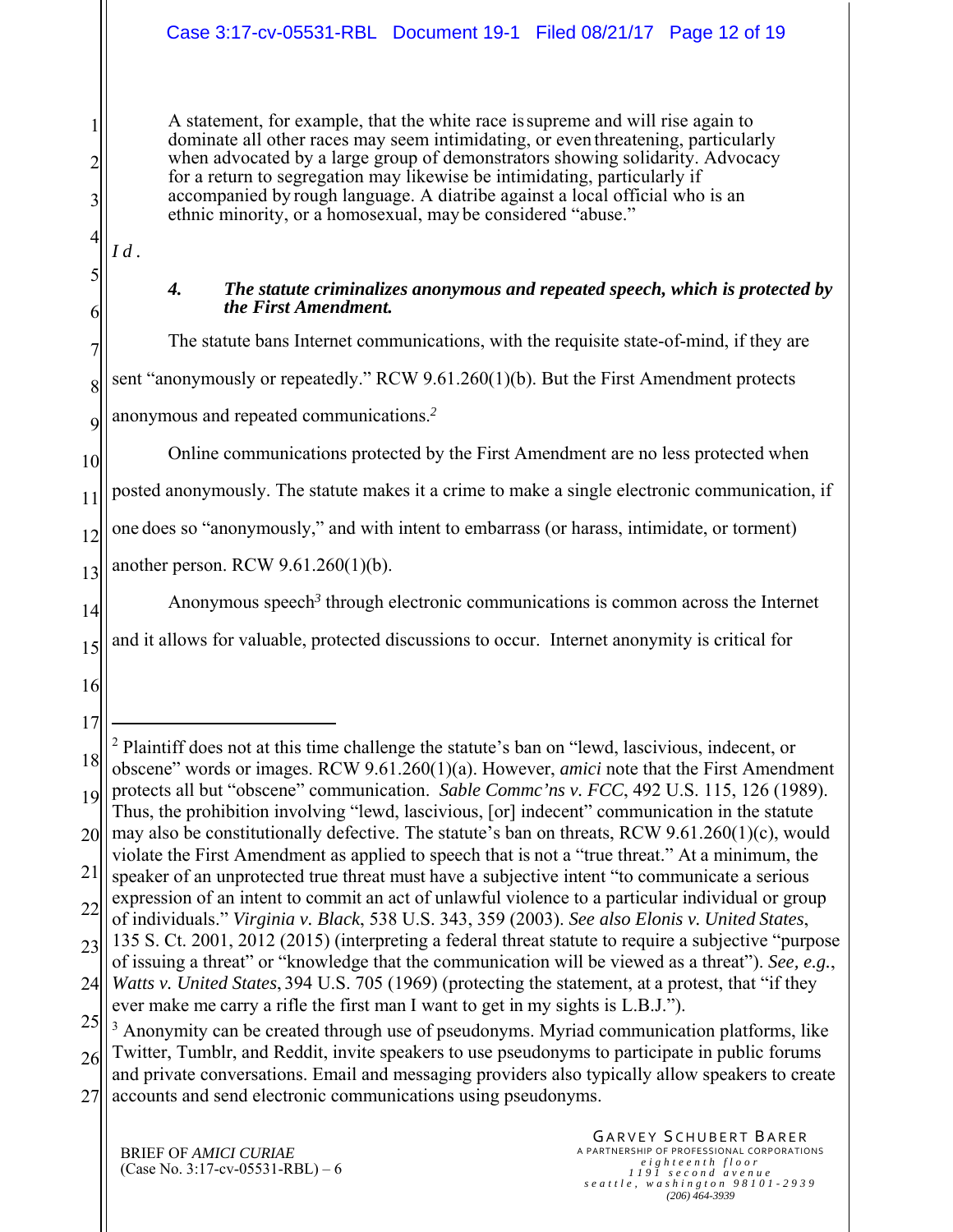1 2 activists and others who could face harm and intimidation for publicly criticizing their powerful opponents.

3 4 5 6 7 8 9 10 11 12 13 14 15 16 17 18 19 20 21 22 23 24 25 26 The First Amendment protects the right to communicate anonymously. *See, e.g., Buckley v. American Constitutional Law Found., Inc.*, 525 U.S. 182 (1999) (striking down a ban on anonymous solicitation of ballot access signatures); *McIntyre v. Ohio Elections Comm'n*, 514 U.S. 334 (1995) (striking down a ban on anonymous leafleting designed to influence voters in an election); *Talley v. California*, 362 U.S. 60 (1960) (striking down a ban on any anonymous leafleting). The Supreme Court has explained: Under our Constitution, anonymous pamphleteering is not a pernicious, fraudulent practice, but an honorable tradition of advocacy and of dissent. Anonymity is a shield from the tyranny of the majority. . . . It thus exemplifies the purpose behind the Bill of Rights, and of the First Amendment in particular: to protect unpopular individuals from retaliation—and their ideas from suppression—at the hand of an intolerant society. *McIntyre*, 514 U.S. at 357. *See also id.* at 341-42 (emphasizing the use of anonymous speech by the founders of the American republic). The First Amendment right to communicate anonymously extends to the Internet. *See, e.g., Doe v. 2TheMart.com Inc.*, 140 F. Supp. 2d 1088, 1092 (W.D. Wash. 2001); *Doe v. Cahill*, 884 A.2d 451, 456 (Del. 2005). "Internet anonymity facilitates the rich, diverse, and far ranging exchange of ideas. The ability to speak one's mind on the Internet without the burden of the other party knowing all the facts about one's identity can foster open communication and robust debate." *2TheMart.com Inc.*, 140 F. Supp. 2d at 1092. The statute also criminalizes electronic communication made "repeatedly" and with intent to embarrass (or harass, intimidate, or torment). RCW 9.61.260(1)(b). But speech does not lose its First Amendment protection, online or offline, merely because of its repetition. *See, e.g., Survivors Network of Those Abused by Priests, Inc. v. Joyce*, 779 F.3d 785 (8th Cir. 2015) (in a case brought by a group that regularly protested outside of churches, striking down a ban on such protests).

27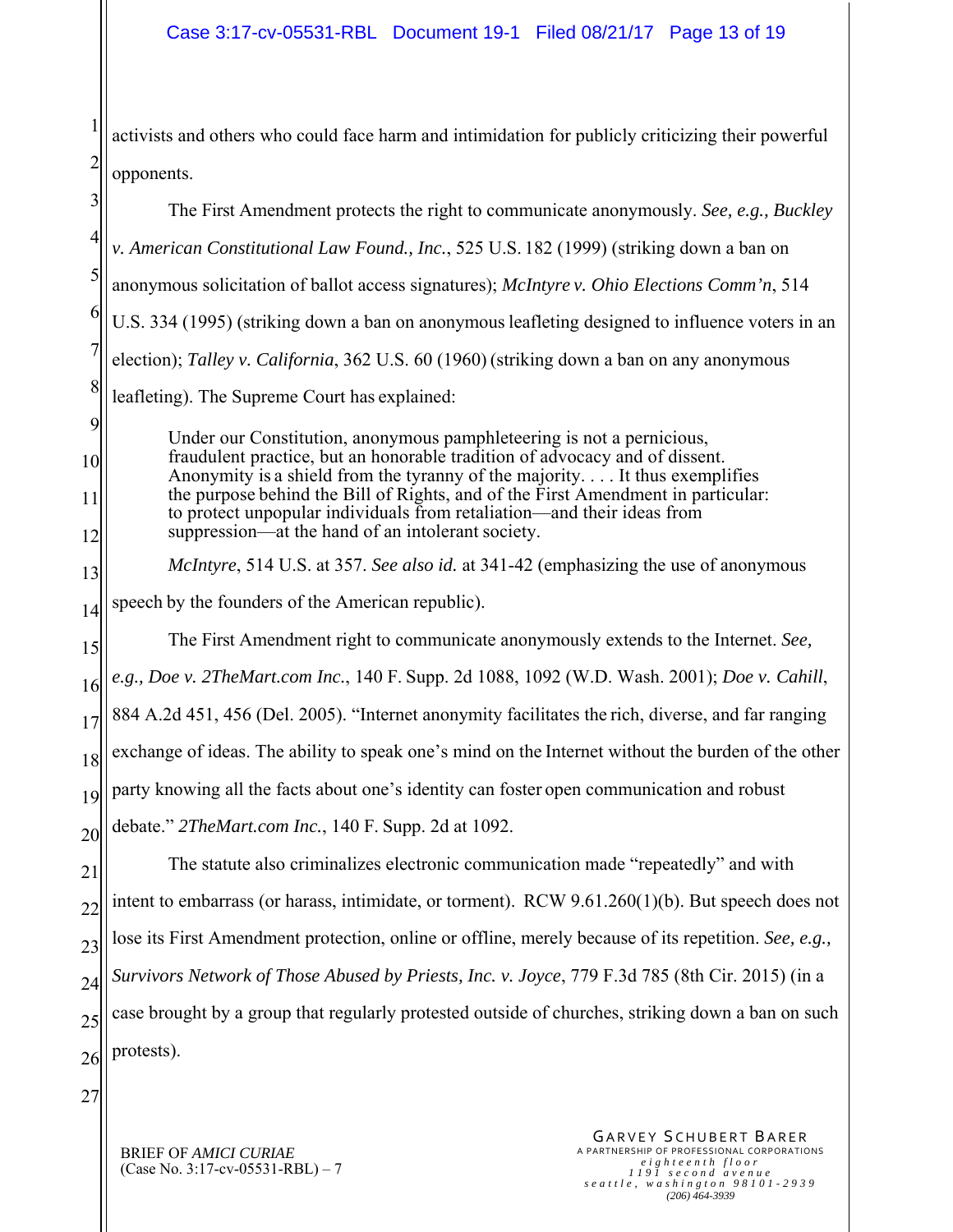2 5 There is no compelling state interest in banning repeated electronic communications, which are commonplace in an electronic environment, such as duplicate e-mail messages. Moreover, the recipients of unwanted messages typically have simple tools at their disposal to block, delete, or ignore repeated communications that are unwanted, without ever viewing the content of the communication itself.

#### *5. The statute is overbroad because it lacks any requirement of harm.*

7 8 The statute's facial overbreadth is aggravated by the absence of the element of harm to the subject of the speech or to anyone else.

9 10 11 12 13 14 15 When a law burdens speech, government must "demonstrate that the recited harms are real, not merely conjectural, and that the regulation will in fact alleviate these harms in a direct and material way." *Turner Broad. Sys., Inc. v. FCC*, 512 U.S. 622, 664 (1994) (plurality). Without a demonstration of harm, restraint on speech is not narrowly tailored. *See also United States v. Alvarez*, 567 U.S. 709, 732-37 (2012) (Breyer, J., concurring in the judgment) (distinguishing the unconstitutional Stolen Valor Act, which did not require proof of actual or likely harm, from constitutional limits on false speech, which do).

16 17 18 19 20 Here, the forbidden electronic communication need not cause any actual harm, or even be seen by the targeted person. Nor does the statute require any proof of any plausible possibility that the electronic communication might have caused harm to a reasonable person. Because there are myriad applications of the statute where "the recited harms" are not "real," *Turner*, 512 U.S. at 664, the statute is facially overbroad.*<sup>4</sup>*

25 26 27 <sup>4</sup> A limiting construction cannot save the statute. At its core, the statute prohibits what the First Amendment protects: Internet communication that is intended to embarrass, if sent in a manner that is anonymous, repeated, or indecent. *See Reno*, 521 U.S. at 884 (limiting constructions are allowed only if the statute is "readily susceptible" to such construction, and courts cannot "rewrite" the statute).

1

3

4

6

21

22

23

24

1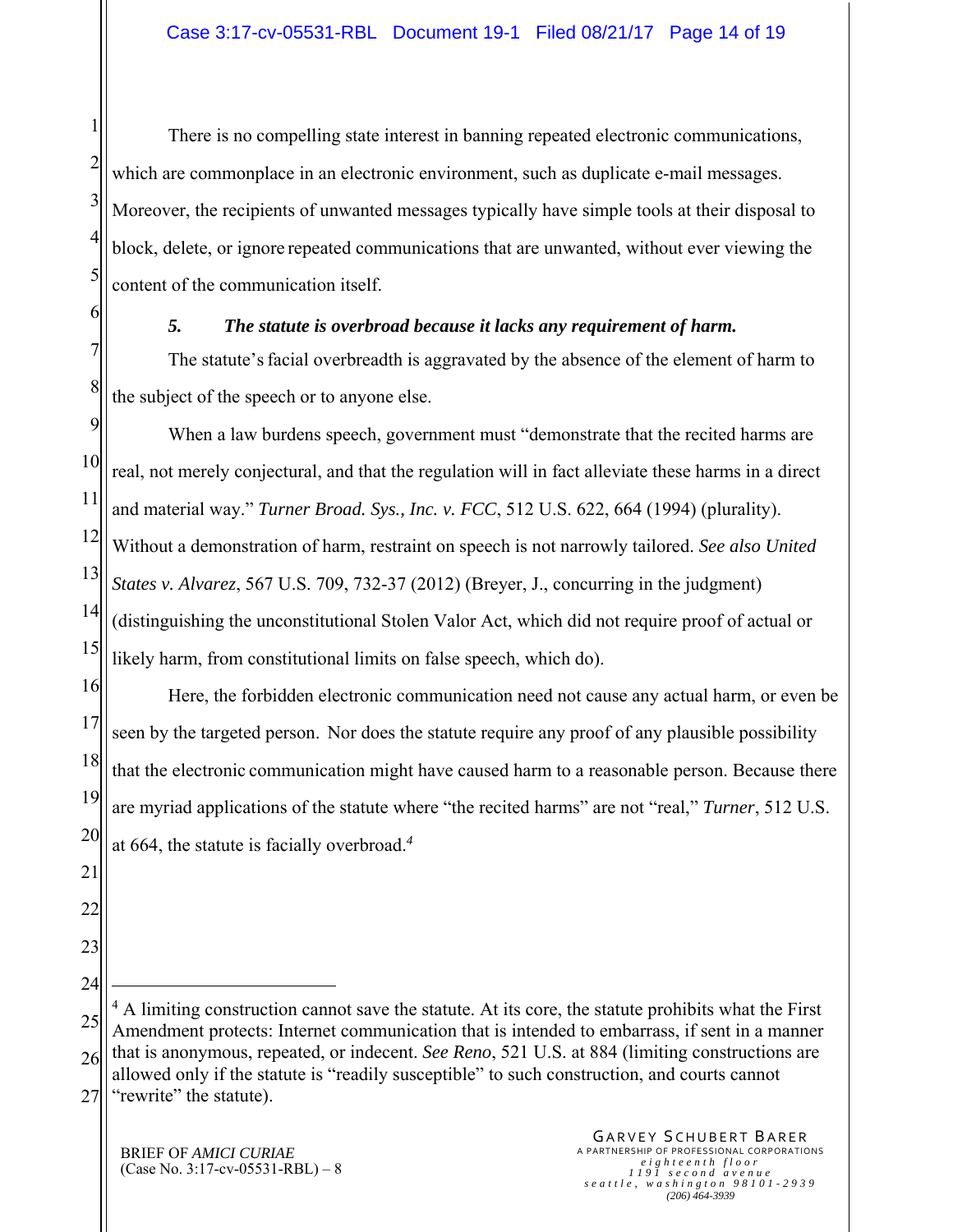#### 1 **B. Portions Of The Statute Also Violate The Due Process Clause Because They Are Vague.**

2 3 4 5 6 7 8 9 A criminal statute that is vague violates the Due Process Clause of the Fourteenth Amendment. The vagueness doctrine applies with "particular force" to laws that restrain speech. *Hynes v. Borough of Oradell*, 425 U.S. 610, 620 (1976). "[T]he void-for-vagueness doctrine requires that a penal statute define the criminal offense with sufficient definiteness that ordinary people can understand what conduct is prohibited and in a manner that does not encourage arbitrary and discriminatory enforcement." *Kolender v. Lawson*, 461 U.S. 352, 357 (1983). *See also City of Chicago v. Morales*, 527 U.S. 41, 60 (1999) (criminal statutes must "establish minimal guidelines to govern law enforcement").

10

#### *1. The term "repeated" is vague.*

11 12 13 14 15 16 17 18 19 20 21 22 The statutory term "repeated," RCW 9.61.260(1)(b), is vague as applied to online communications.*<sup>5</sup>* Because online communications, such as messaging and social media interactions, tend to resemble real-time oral conversations rather than time-delayed written correspondence, it is unclear when an offending communication will be considered "repeated." Consider three common online scenarios. First, some electronic communicators may send multiple short transmissions in quick succession (such as "hello" followed by "how are you"). Second, some electronic communicators correspond via multiple transmissions on both sides in quick succession (such as "hello", "hello yourself", "how are you", and "ok"). Third, a sender might transmit a message to one person, and then quickly forward it to a second person. It is possible for any of the foregoing to be considered "repeated" communications due to the imprecision of the meaning of "repeated," making the communicators vulnerable to prosecution under RCW 9.61.260(1)(b).

- 23
- 24 25

<u>.</u>

26 27  $<sup>5</sup>$  The word "repeatedly" is also unconstitutionally vague in the context of offline harassment</sup> statutes. *Commonwealth v. Kwiatkowski*, 637 N.E.2d 854 (Mass. 1994).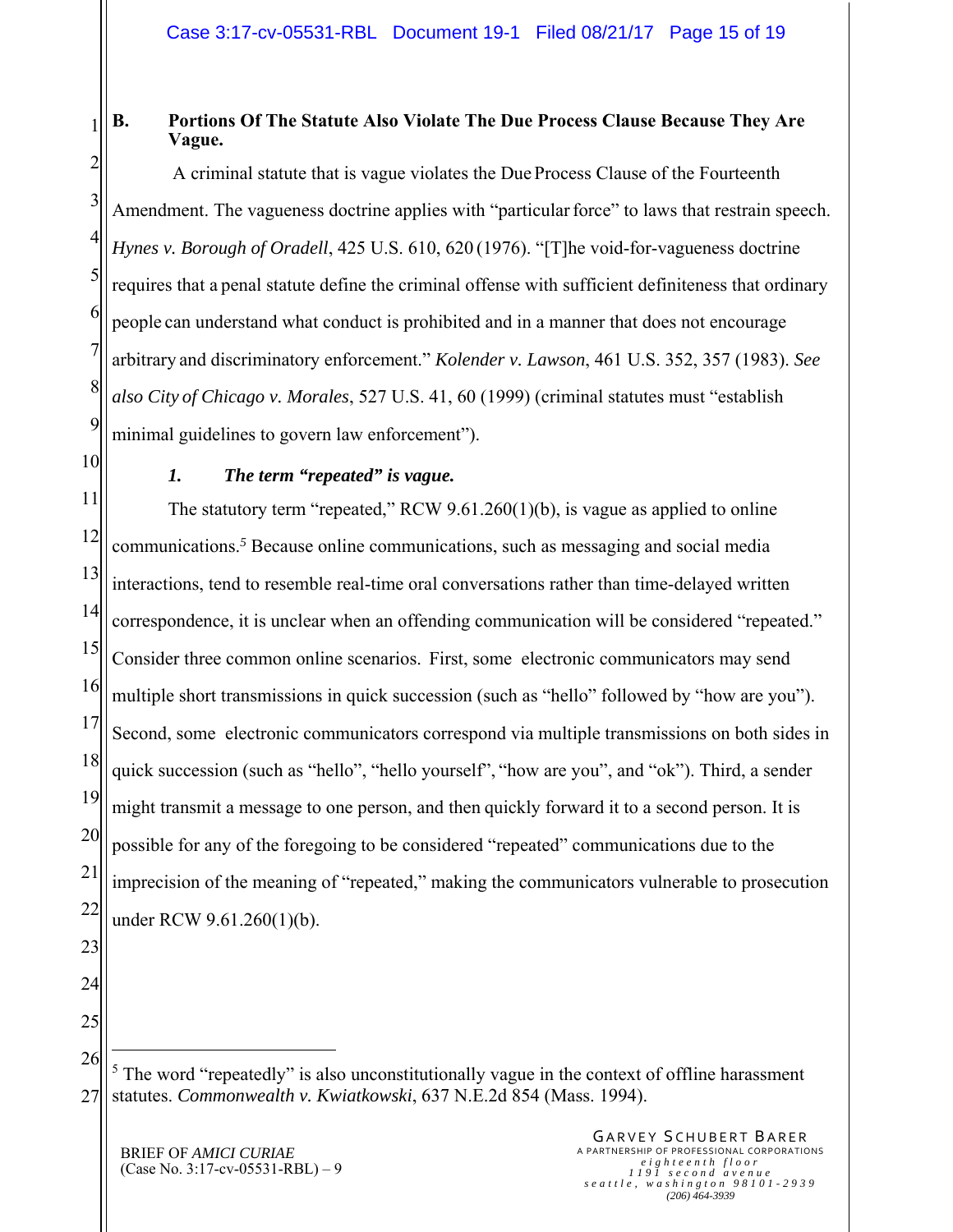*2. The phrase "harass, intimidate, torment, or embarrass" is vague.* 

2 3 4 5 6 The terms "harass, intimidate, torment, or embarrass," RCW 9.61.260(1)(b), are also unconstitutionally vague, particularly in the context of Internet speech. A person who communicates on social media and other Internet channels often does not know who will receive their messages, and whether the recipients are susceptible to embarrassment, intimidation, torment, or harassment.

7 8  $\overline{Q}$ 10 11 12 For each of these statutory terms, the application of the statute will turn on the unpredictable effect of words on people with varying sensibilities. In *KKK*, the court on vagueness grounds struck down a ban on wearing a mask with intent to intimidate, threaten, abuse, or harass. The court explained: "To some extent, the speaker's liability is potentially defined by the reaction or sensibilities of the listener," and "what is 'intimidating or threatening' to one person may not be to another." 99 F. Supp. 2d at 592.

13 14 15 16 17 18 19 20 Likewise, in *State v. Bryan*, 910 P.2d 212 (Kan. 1996), the court struck down as unconstitutionally vague a statute against "following" where doing so "seriously alarms, annoys or harasses." The court reasoned: "In the absence of an objective standard, the terms 'annoys,' 'alarms,' and harasses' subject the defendant to the particular sensibilities of the individual victim. Different persons have different sensibilities." *Id.* at 220. *See also Coates v. City of Cincinnati*, 402 U.S. 611 (1971) (striking down a ban on "annoying" loitering); *City of Bellevue v. Lorang*, 140 Wn.2d 19, 992 P.2d 496, (2000) (striking down a ban on phone calls lacking a "legitimate" purpose).

21 22 23 24 25 The nature of the Internet, and social media postings in particular, exacerbate this forbidden unpredictability. In *KKK* and *Bryan*, the speakers could not predict the impact of their speech on the finite and knowable set of people that they physically encountered. On the Internet, speakers simply cannot predict the impact of their speech on the infinite and unknowable set of people that might come across their speech in cyberspace.

26 27

1

BRIEF OF *AMICI CURIAE* (Case No. 3:17-cv-05531-RBL) – 10

GARVEY SCHUBERT BARER A PARTNERSHIP OF PROFESSIONAL CORPORATIONS *eighteenth floor 1191 second avenue seattle, washington 98101-2939 (206) 464-3939*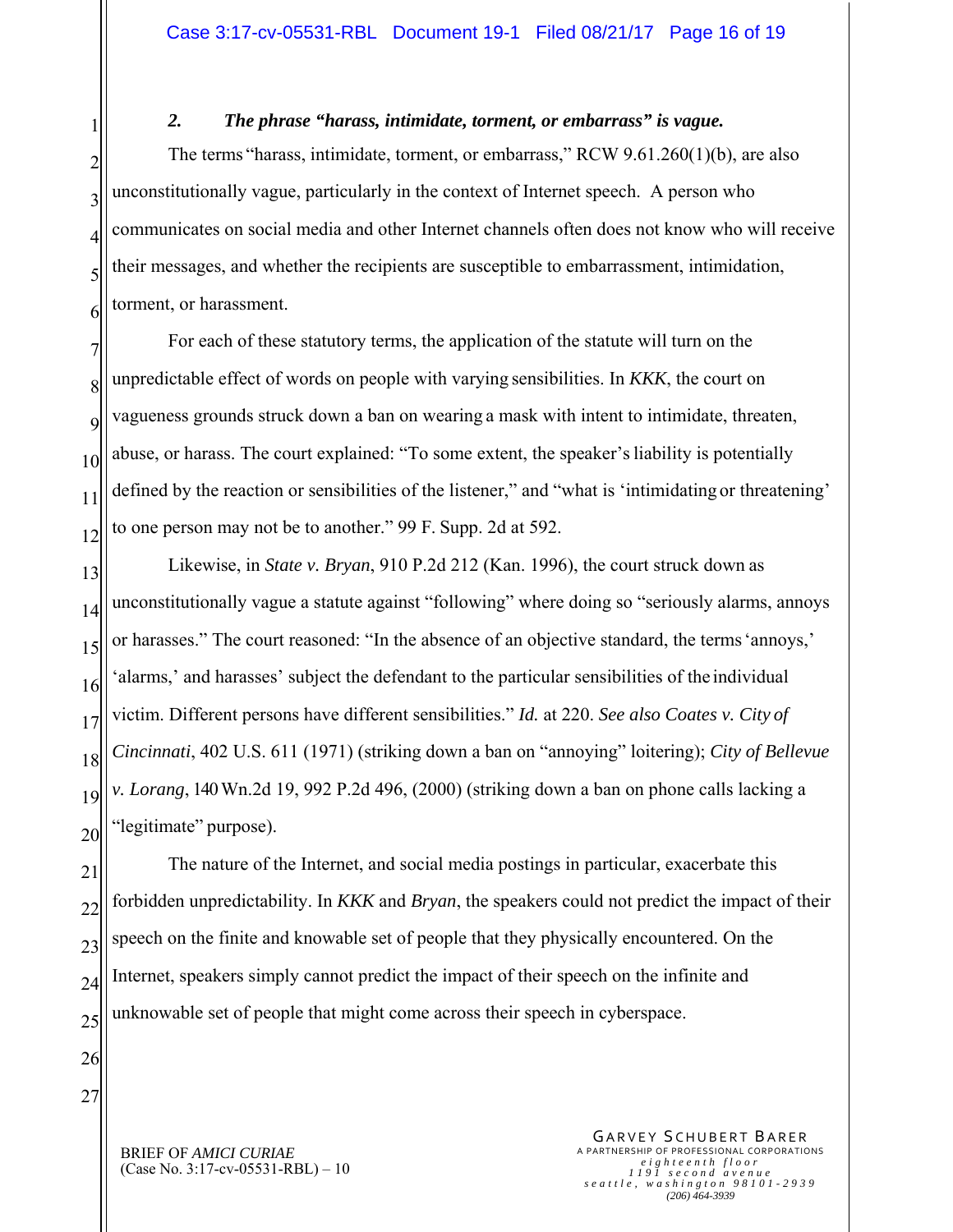#### **C. Conduct criminalized by phone harassment statutes is qualitatively different from Internet-related speech.**

2 3 4 5 6 7 8 9 10 11 12 13 14 15 16 17 Internet communications are materially different than phone communications. Thus, while Washington courts have upheld telephone harassment and threat statutes against overbreadth and vagueness challenges, the Washington cyberstalking statute addresses fundamentally different conduct. *See State v. Alphonse*, 147 Wn. App. 891, 197 P.3d 1211 (2008); *State v. Alexander*, 888 P.2d 175 (1995); *State v. Dyson*, 74 Wn. App. 237, 872 P.2d 1115 (Ct. App. 1994); *City of Seattle v. Huff*, 111 Wn.2d 923, 767 P.2d 572 (1989). These courts relied on distinctively invasive features of phone calls that are not shared by Internet communications. *See Alexander*, 888 P.2d at 180 ("The gravamen of the offense [of telephone harassment is the thrusting of an offensive and unwanted communication upon one who is unable to ignore it."); *id.* at 179 ("[A] ringing telephone is an imperative which must be obeyed with a prompt answer."); *Dyson*, 872 P.2d at 1120 ("[T]he telephone . . . presents to some people a unique instrument through which to harass and abuse others."). Moreover, "the recipient of a telephone call does not know who is calling, and once the telephone has been answered, the victim is at the mercy of the caller until the call can be terminated by hanging up." *Alexander*, 888 P.2 at 179. Finally, "telephone communication occurs in a nonpublic forum." *Id. Accord Huff*, 767 P.2d at 574.

18 19 20 21 22 23 24 25 26 Unlike a phone call that is directed to one person, a Facebook update, a Tweet, and a blog post are directed to many people. Where a phone call "occurs in a nonpublic forum," *Alexander*, 888 P.2 at 179, the "vast democratic forums of the Internet" are today "the most important places (in a spatial sense) for the exchange of views." *Packingham v. North Carolina*, 137 S. Ct. 1730, 1735 (2017). *Cf. Frisby v. Schultz*, 487 U.S. 474, 486 (1988) (distinguishing a protest directed at a specific person's home, which is not protected, from a protest directed at all of the homes in a neighborhood, which is protected). Moreover, while a phone call can "thrust[] an offensive and unwanted communication upon one who is unable to ignore it," *Alexander*, 888 P.2 at 180, people have tools of choice to avoid unwanted electronic communications.

27

1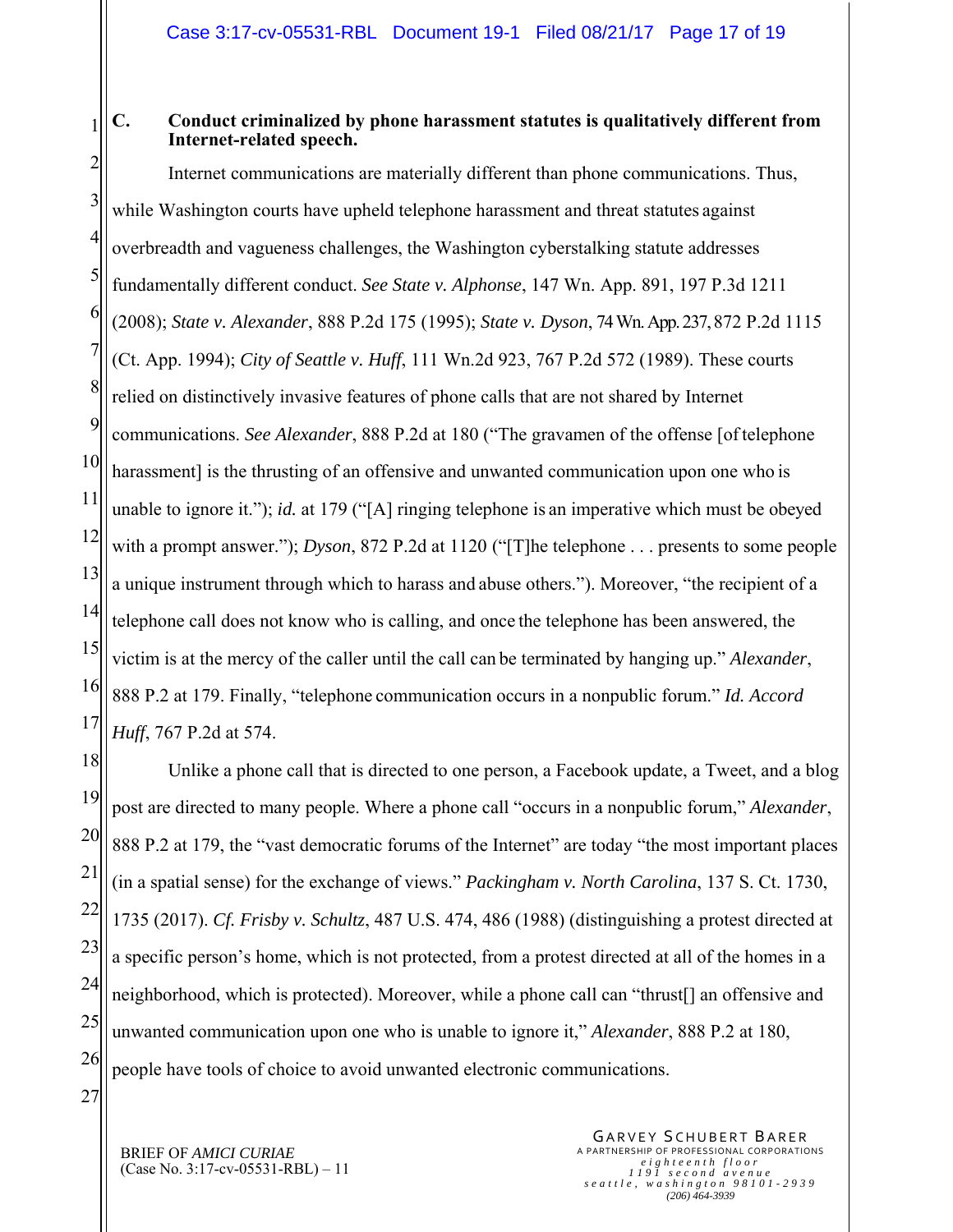1 2 3 4 5 6 7 8 Even one-to-one digital communications, like many emails and text messages, lack key features that might justify telephone harassment statutes. Recipients of electronic communications, unlike recipients of phone calls, can more easily avoid unwanted messages. No ring requires an immediate response; email recipients can delay review at their discretion. There is no risk that a recipient will accidentally speak to a person they are avoiding; email recipients can decide which messages to delete without reading their contents. *Cf. Reno*, 521 U.S. at 869 ("the Internet is not as 'invasive' as radio or television," because it does not "'invade' an individual's home or appear on one's computer screen unbidden").

#### **IV. CONCLUSION**

10 11 12 13 14 For the reasons above, *amici* Electronic Frontier Foundation and American Civil Liberties Foundation of Washington respectfully request that this Court grant Plaintiff's motion for preliminary injunction, and strike down RCW 9.61.260(1)(b) in Washington's cyberstalking statute as facially overbroad in violation of the First Amendment and vague in violation of the Fourteenth Amendment.

Dated this  $21<sup>st</sup>$  day of August, 2017.

9

15

21

24

27

BRIEF OF *AMICI CURIAE* GARVEY SCHUBERT BARER 16 17 18 19 20 22 23 25 26 Respectfully Submitted, GARVEY SCHUBERT BARER By: *s/Judith A. Endejan* Judith A. Endejan, WSBA #11016 GARVEY SCHUBERT BARER 1191 Second Avenue, 18th Floor Seattle, WA 98101-2939 Tel: (206) 464-3939 Fax: (206) 464-0125 Email: jendejan@gsblaw.com *Attorney for Amici Curiae Electronic Frontier Foundation and American Civil Liberties Union of Washington* 

(Case No. 3:17-cv-05531-RBL) – 12

A PARTNERSHIP OF PROFESSIONAL CORPORATIONS *eighteenth floor 1191 second avenue seattle, washington 98101-2939 (206) 464-3939*